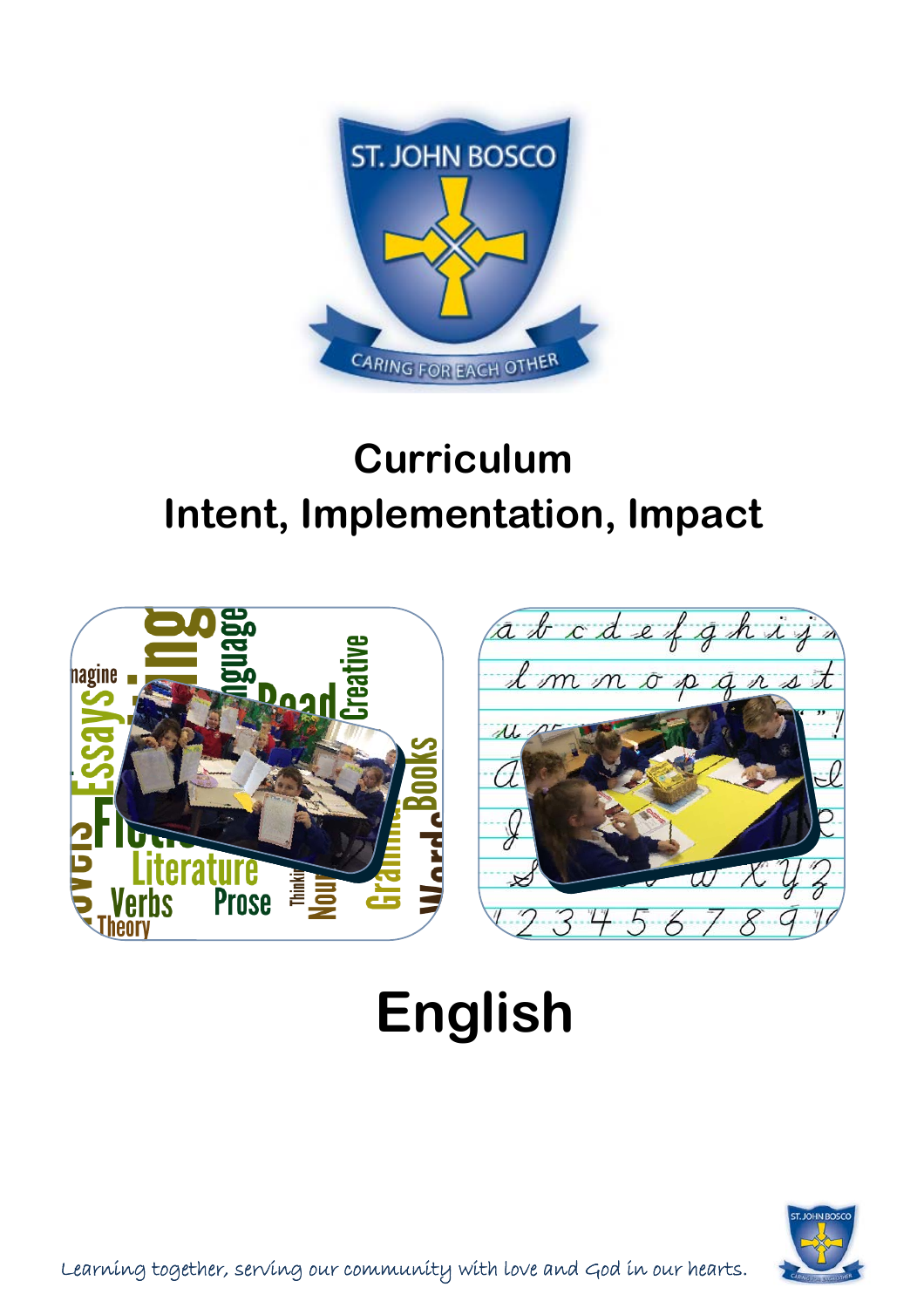

**'Story time is my favourite part of the day. I also enjoy writing my own stories too.'**

**Y4** 

## **Reading**

**By the time children leave year 1, all children have secured early reading skills based on phonic decoding.** 

**To promote and instil a love for reading, with children of all ages who share enjoyment and a passion for literature.** 

**To ensure that children move on to secondary education, reading with fluency, accuracy and understanding, with the resilience and confidence to tackle unfamiliar texts.** 

**To expose children to a wide range of authors and texts so that, upon leaving, they are competent readers who can recommend books to their peers, have a thirst for reading a range of genres and participate in discussions about books.** 

**Disadvantaged pupils to be targeted with intervention/support strategies to enable them to make at least equal progress with non-disadvantaged pupils.** 

> **'Even though it can be difficult, I actually enjoy learning new bits of grammar I can use in my writing.'**

**Y5** 

## **Writing**

**To ensure every child becomes a writer and confident speaker by the time that they leave so that they are able to communicate effectively their thoughts and feelings.** 

**To broaden language used and to develop a richer vocabulary in all children.** 

**To ensure grammatical accuracy in spoken and written language.** 

**To link reading and writing, to remove potential barriers so that all pupils have literary experiences and a context for writing.** 

**By the time pupils leave, they will have secured their basic skills in handwriting, punctuation and spelling.** 

**They will be able to structure and organise their writing to suit the genre they are writing and include a variety of sentence structures and writing techniques to include detail or description.** 

**Disadvantaged pupils to be targeted with intervention/support strategies to enable them to make at least equal progress with non-disadvantaged pupils.** 

**'My teacher reads me stories every day. I like to listen to them and learn new words.'**

**Y1** 

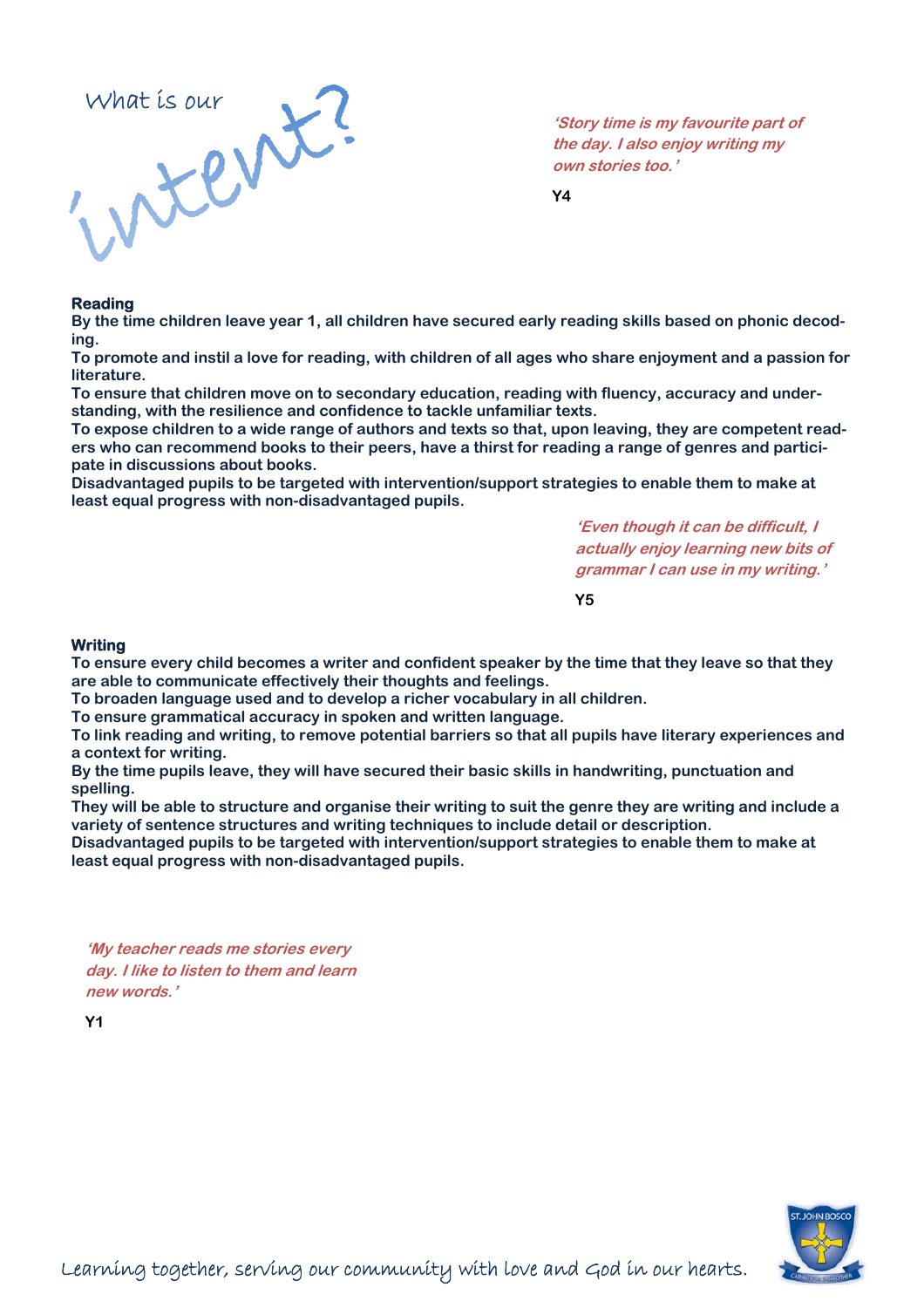How will we it?

- **Staff with high expectations of what learners should achieve.**
- **Carefully planned lessons which appeal to all and are achievable by all.**
- **Support for learners who need it.**
- **Model writing alongside the children. Use personal experiences and make mistakes too.**
- **Creative use of staff time and resources.**
- **Intervention strategies target disadvantaged/lower performing students.**
- **Rigorous monitoring of its impact.**
- **Careful assessment and analysis of data to determine next steps for learning.**
- **To utilise Creative Curriculum topics for opportunities for writing across the curriculum.**
- **Early reading and phonics are given a high priority from Nursery into Y1 and are taught daily in discreet phonics and English lessons.**
- **During the early reading stage, individual reading books are closely matched to children's current phonic knowledge.**
- **Parents are supported in helping to develop reading habits and understanding of early reading knowledge and skills through parent information events and reading records.**
- **Reading for pleasure is prioritised with daily opportunities for children to listen to their teaching sharing texts with the class.**
- **Reading for pleasure is prioritised with daily opportunities for children to read independently chosen texts.**

 $7727$  $\mathcal{A}$  .  $\mathcal{C}$ The Enormous

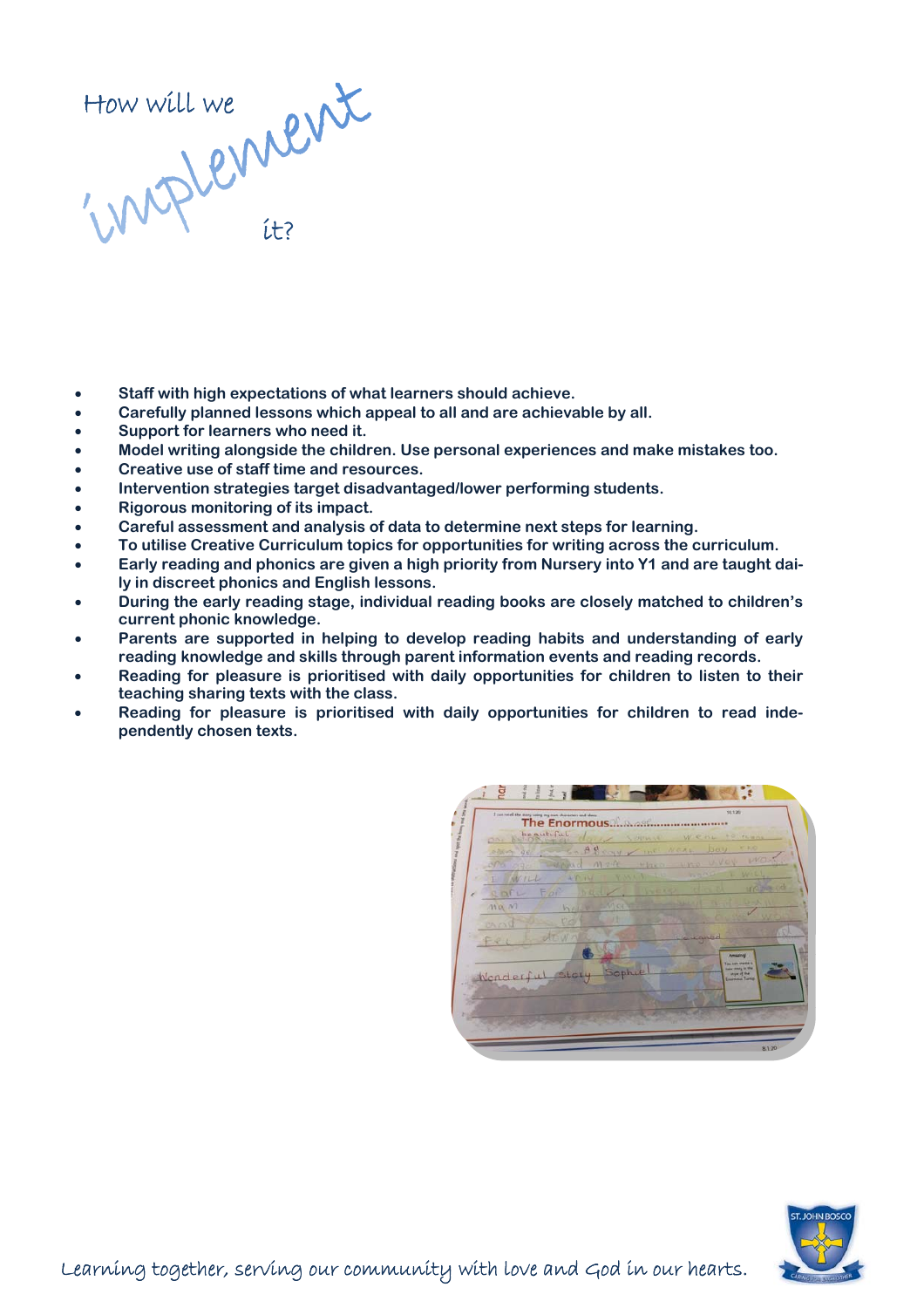- **Our school environment reflects our intent through engaging spaces and book areas being developed within classes.**
- **A wide range of activities promote reading for pleasure (visiting authors, reading challenges etc.).**
- **Reading volunteers are used with pupils to encourage a love for reading.**
- **Regular assessments monitor children's progress and when necessary interventions are planned to address identified needs.**
- **A novel approach is adopted creating an English cycle which links core texts with writing. The chosen books often provide the context for writing and help to secure pupils' understanding of the audience and purpose.**
- **Literacy taught through Creative Curriculum, enabling the children to demonstrate writing across the curriculum.**
- **The understanding of unfamiliar vocabulary is given a high focus during the vast range of reading and spelling opportunities which pupils experience.**
- **Teachers model and set high expectations with spoken language.**

|                                                    | Then me six soris yourco- pink            |
|----------------------------------------------------|-------------------------------------------|
|                                                    | for a imagen plan ruse knew               |
|                                                    | ganastic mr for is an                     |
|                                                    | pion then we don it, the good             |
|                                                    | say to an environmental                   |
|                                                    | parent to the vive Mep the get            |
|                                                    | to the brack when weaker me minimize      |
|                                                    | dooing now page what our my long?         |
|                                                    | going we is going the I getter            |
|                                                    |                                           |
|                                                    | to slip over po thes slips the            |
| <b>WANT OVER</b>                                   |                                           |
| Excellenti                                         | Crood effort.                             |
| <b>Time issue write that</b><br>Mal charter to Mr. | You've exhieved<br>your lustning with the |
| Fox's adventure                                    |                                           |





Learning together, serving our community with love and God in our hearts.